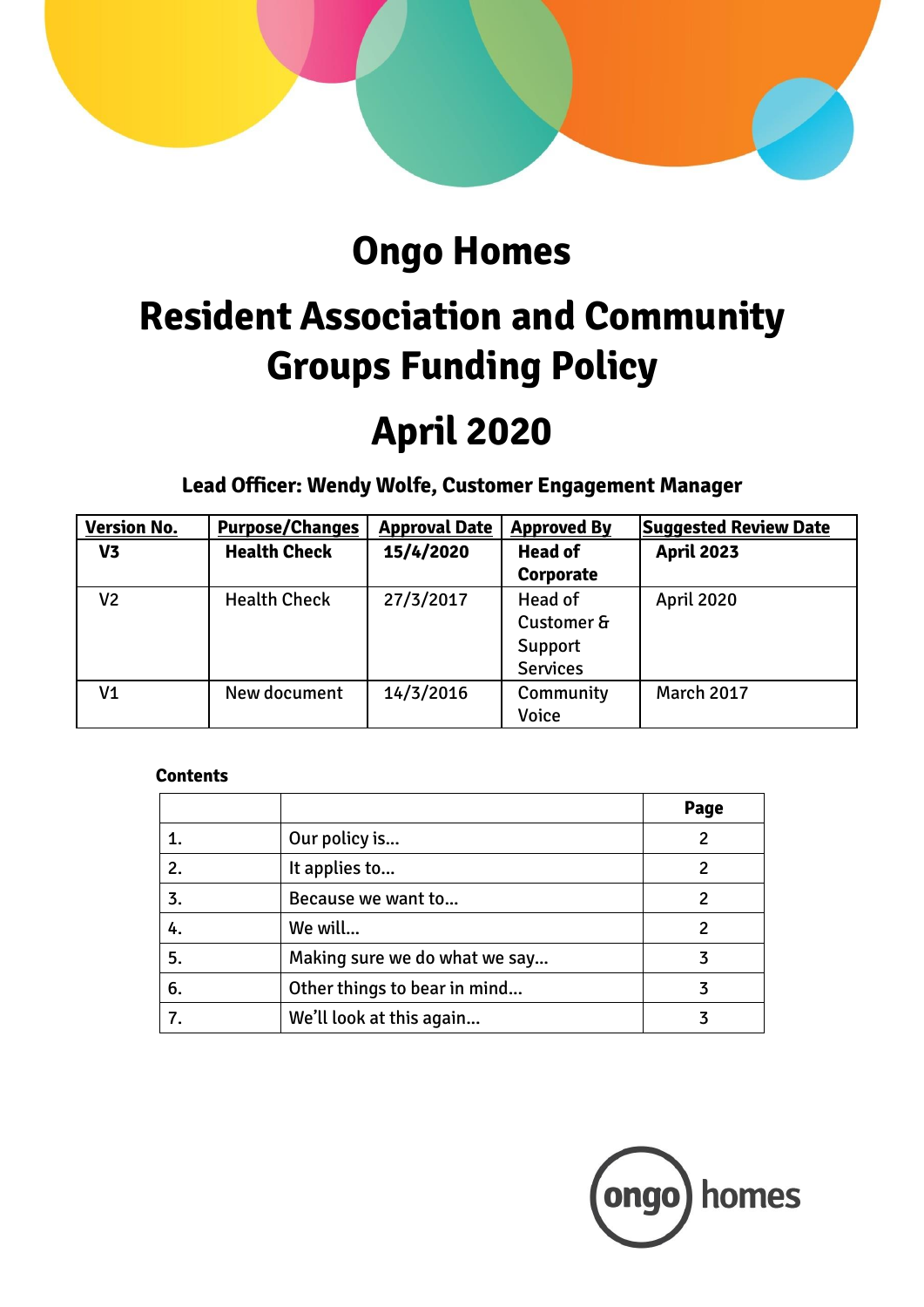# **1. Our policy is...**

1.1 To provide support to recognised local community groups and resident associations in terms of financial assistance to help fund local projects.

# **2. It applies to...**

2.1 Funding and grants available to Ongo Homes recognised local community groups and resident associations.

#### **3. Because we want to...**

- Empower residents to take ownership of their estates and to work in partnership with us;
- Ensure the recognition criteria for local groups is maintained;
- Ensure that funding is available for the benefit of local communities;
- Be clear on our approach and criteria.

#### **4. We will...**

4.1 Offer a variety of grants ourselves but we will also help you to access external funding where possible.

#### 4.2 **Start Up Grants**

- 4.2.1 A Start Up Grant of £200 will be given as a one off payment to new community groups and resident associations to help with the cost of getting the group up and running and to pay towards items such as leaflets and venue hire.
- 4.2.2 To qualify for this grant the following criteria needs to be met:
	- The group should be willing to represent views of all tenants and residents living within an agreed boundary area (majority of homes within the boundary must be within Ongo Homes ownership). The area they represent (known as the area of benefit) will be detailed in a constitution developed in partnership between the group and Ongo Homes' (OH) Customer Engagement team;
	- Dedicated support will be provided from Customer Engagement for a period of up to 6 months to help a group or association become established and the committee to develop in their roles. This support can vary dependent on the group;
	- The group or association must adopt a formal constitution that is recognised by OH and members must sign up to the OH Volunteers Code of Conduct;
	- A bank account for the group or association must be opened by the group (containing 3 signatures on the account which must be from different households). These signatures cannot be from anyone who has fraud or theft convictions against them.